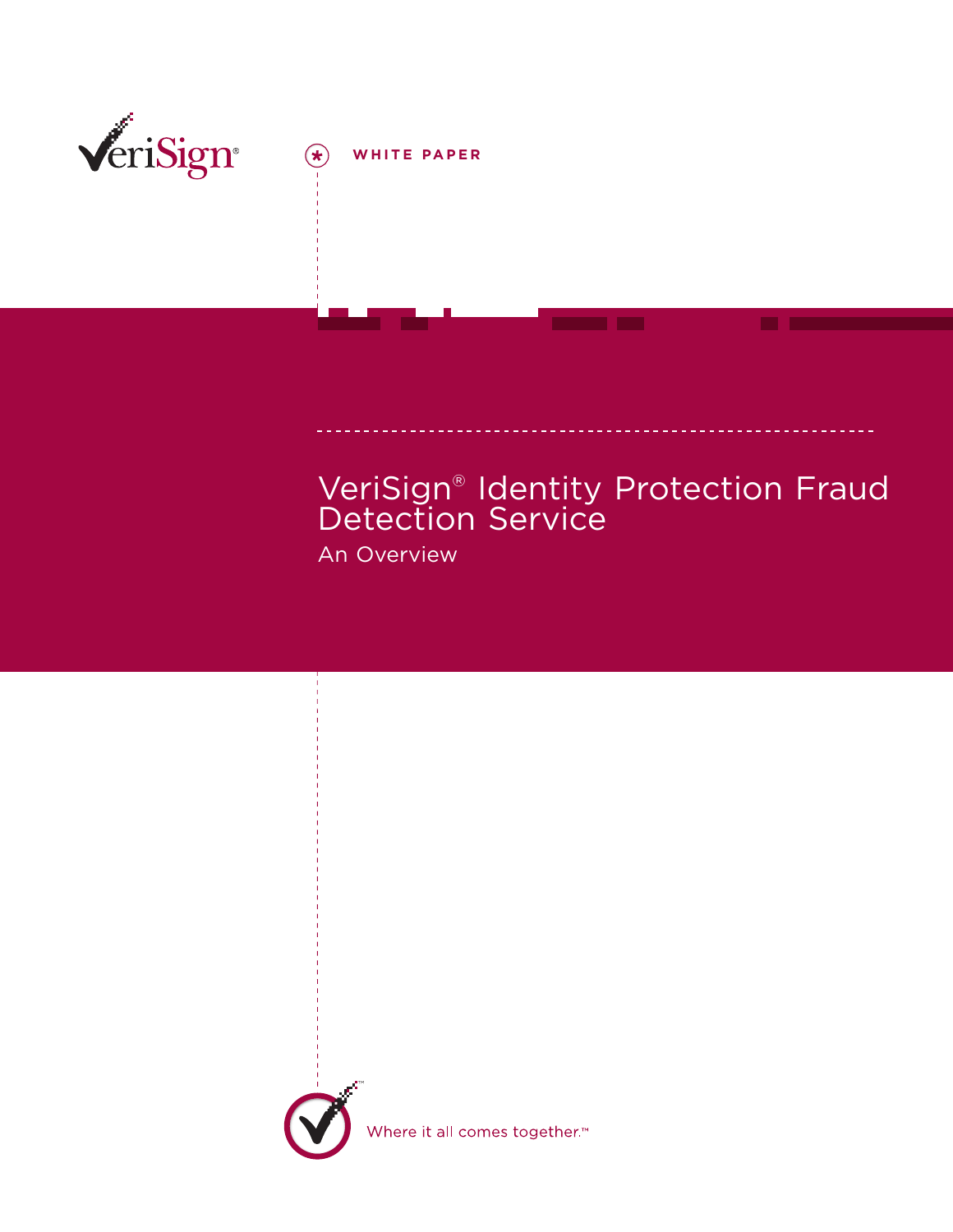

# **WHITE PAPER**

#### **CONTENTS**

| + Introduction                                                       | 3        |
|----------------------------------------------------------------------|----------|
| + Fraud Detection - Risk-Based<br>Authentication                     | 3        |
| + Detecting Fraud in Web<br>Transactions                             | 4        |
| + Rules Engines                                                      | 5        |
| + Anomaly Detection                                                  | 6        |
| Clustering based Anomaly Detection:<br>An Intuitive Example          | 6        |
| + Overview of VeriSign® Identity<br>Protection                       | 7        |
| + VIP Fraud Detection Service                                        | 8        |
| <b>VIP Fraud Detection Services:</b><br>A More Intelligent Solution  | 8        |
| + The Fraud Detection Process                                        | 10       |
| The VIP FDS Rules Engine                                             | 10       |
| The VIP FDS Behavior Engine<br><b>Identity Confirmation Services</b> | 11<br>12 |
| + The VeriSign® Identity Protection                                  | 12       |
| Fraud Intelligence Network                                           |          |
| + VeriSign: A Trusted Partner                                        | 13       |
| + Learn More                                                         | 13       |



Where it all comes together.<sup>™</sup>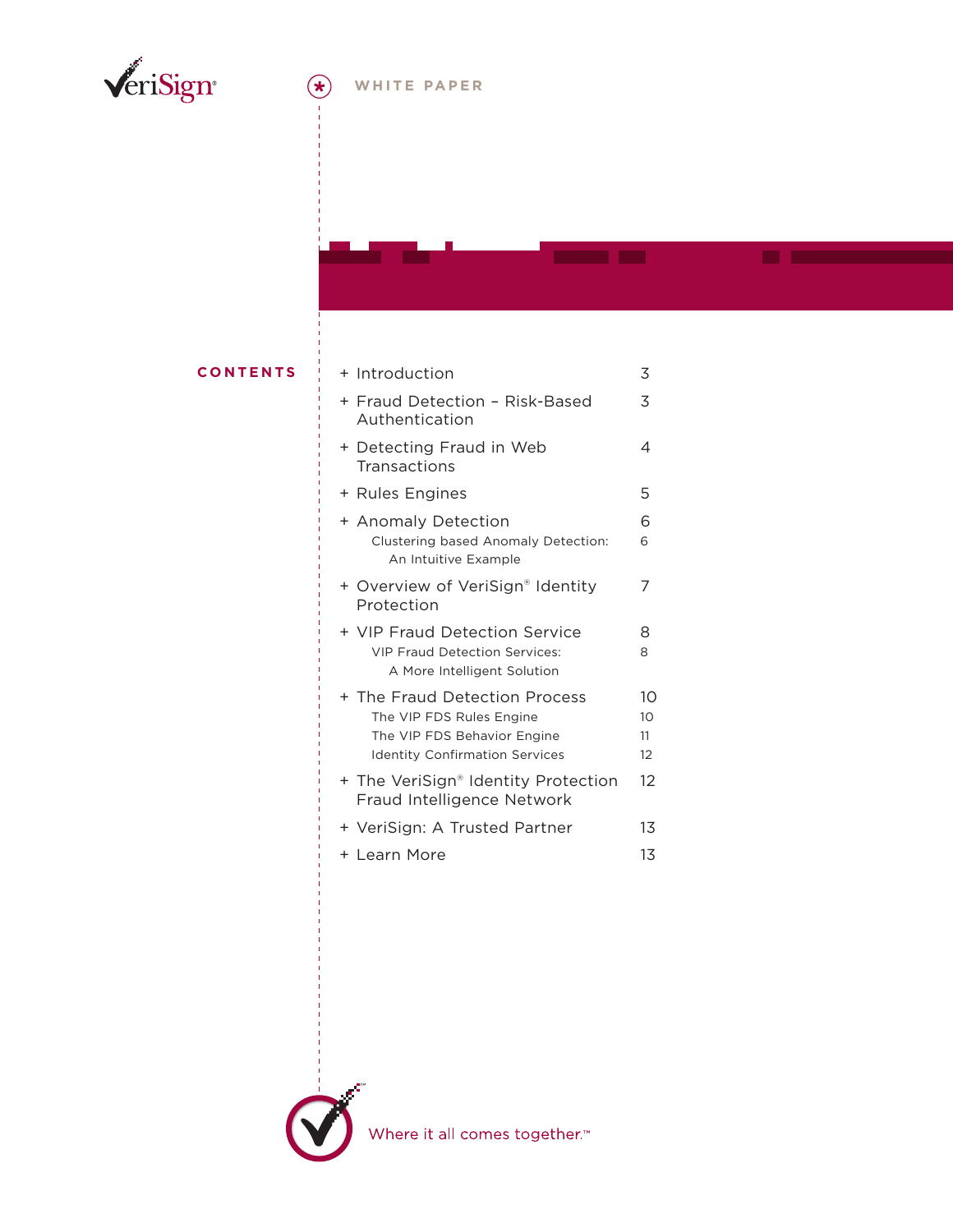

## VeriSign® Identity Protection Fraud Detection Service

An Overview

#### **+ Introduction**

Identity theft and fraud are growing problems for Internet businesses, affecting the cost of doing business, heightening consumer concern, and inviting government regulation. In a 2003 survey, the Federal Trade Commission (FTC) estimated that identity theft and account fraud cost businesses an average of  $$10,200$  per incident.<sup>1</sup> In 2005, the FTC found that 55% of all fraud originated from web sites or email.<sup>2</sup> A recent survey of US households by Forrester Research showed that 36% of consumers have scaled back their purchase of goods and services online because of security concerns.<sup>3</sup> Government regulations, such as the recent FFIEC guidance on Authentication in an Internet Banking Environment, which is aimed at US financial services companies, have put even more urgency around evaluating and adopting stronger authentication.<sup>4</sup>

The best way to prevent identity theft and fraud is through a layered approach. A critical layer in this type of approach includes fraud detection – risk-based authentication.

#### **+ Fraud Detection – Risk-Based Authentication**

A fraud detection system examines logins and other sensitive transactions, evaluating the risk of each transaction based on all contextual and historical information available for that user and transaction. Based on the inherent risk of a transaction, fraud detection systems can trigger intervention for additional authentication. This information typically includes who the user is, from where they are logging in, what kind of device they are using and what they are doing. A fraud detection system addresses the typical shortcomings with second factor authentication systems because it does not require a significant change to the end users web experience and it does not force them to carry an authentication device. Because of that, fraud detection systems can be deployed in a much shorter time frame and with a much lower total cost of ownership. When used in conjunction with second factor authentication devices, a fraud detection system can help detect second factor credentials (such as OTP) that were phished by man-in-the-middle attacks or Trojans.

In order to detect fraud, it is important to understand the normal and legitimate behaviors that users exhibit when they access web applications. As is the case with other types of human interactions, most of the time, a user's actions will fit a pattern. For example, a user might log into his bank account from his office in Boston during the work day, and log in from home in Newton over the weekend. He might check his account balances, pay his utility bills online, and log off. Now, suppose that someone logs into this user's account from a computer in Russia at dawn on a Thursday, and tries to transfer all the money from the account to a Swiss bank. This transaction is an

<sup>1</sup> From http://www.consumer.gov/idtheft/pdf/synovate\_report.pdf 2 From http://www.consumer.gov/sentinel/pubs/Top10Fraud2005.pdf 3 From "Keeping Financial Transactions Online", Forrester Research, January 12, 2005

The recent guidance on Authentication in an Internet Banking Environment [FFIEC-AUTH] issued by the Federal Financial Institutions Examination Council (FFIEC), states: "The agencies consider single-factor authentication, as the only control mechanism, to be inadequate in the case of high-risk transactions involving access to customer information or the movement of funds to other parties.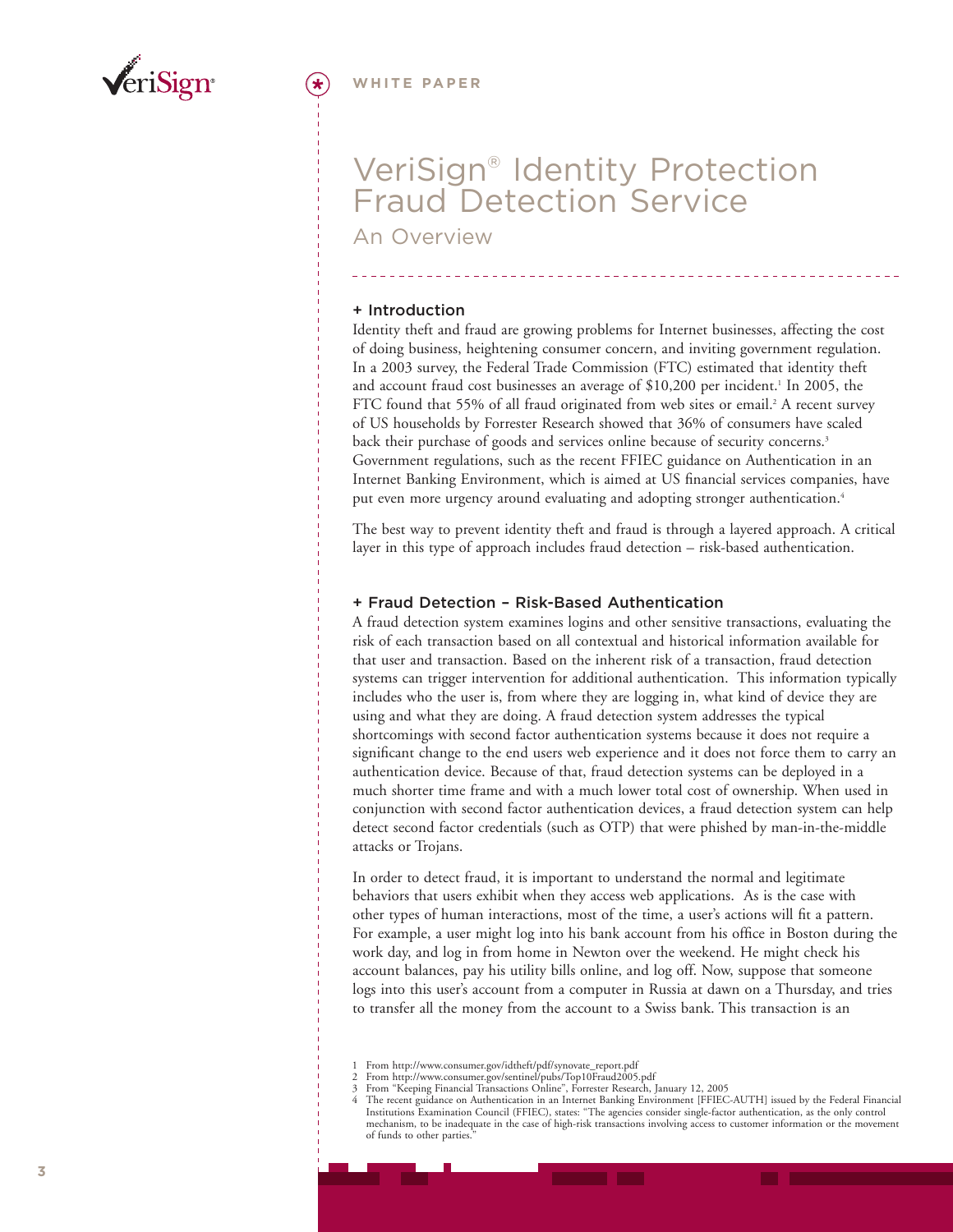

anomaly that does not fit the normal pattern. Using sophisticated algorithms, a fraud detection solution can "learn" normal usage patterns over time, and detect if a transaction does not match the pattern. This is called anomaly detection or behavior monitoring, and can be used to spot potentially fraudulent transactions.

Additionally, most companies have learned from experience that some transactions are inherently risky. Even if the machine learning system does not classify them as anomalous, some transactions are so suspicious that a company will want to doublecheck them. For example, an e-commerce site in the US might want to double-check all logins from Asia or all purchases greater than \$10,000. A complete fraud detection solution should allow companies to easily create, test and publish rules like this to flag suspicious transactions. However, not every suspicious transaction is really fraud. Sometimes, an end user will do something unexpected like logging in from a different location, or making a large money transfer. A web site does not want to stop a legitimate user from logging into a service or conducting a transaction, but does want to doublecheck the user's identity to make sure that the transaction is not fraudulent. Thus, a fraud detection system should be complemented by an identity confirmation or intervention system. The identity confirmation system is an automated system for confirming an end user's identity, ideally through a variety of channels such as web, phone, e-mail or SMS. The system should allow an end user to confirm their identity quickly and easily, without contacting customer support. This helps minimize the cost of identity confirmation to the web site, and minimize the inconvenience to the end user. After the user's identity is confirmed, the system should be able to learn automatically that the new behavior is legitimate, and not repeat the intervention if the user shows up again on a transaction with the same characteristics.

#### **+ Detecting Fraud in Web Transactions**

A fraud detection system uses four categories of information to detect unusual transactions:

- **Computer.** A fraud detection system uses characteristics about the user's computer: operating system, language, browser, and other characteristics that help make each computer unique.
- **Clock.** The fraud detection software can also use information about when each transaction occurred: hour of the day, day of the week, frequency of login, and other information.
- **Connection.** A fraud detection engine should use information about the user's connection to the Internet: IP address, Geolocation, Connection Speed, Proxy types, and other information.
- **Category.** Finally, a fraud detection system looks at the transaction type (such as initial login, balance transfer, or payment) and the user type (such as student, high net worth individual, or retiree).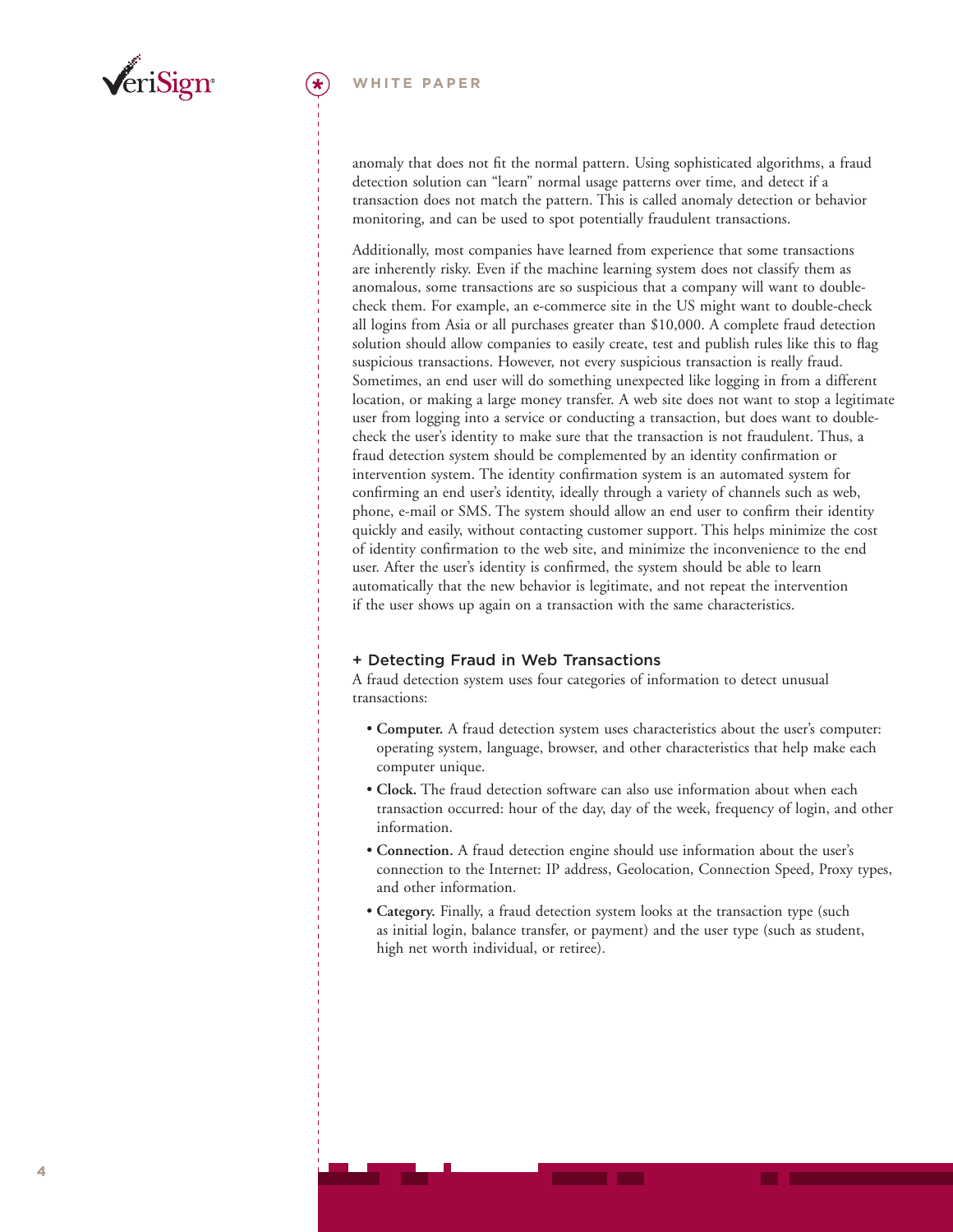





Figure 1 – Four types of transaction characteristics

Most importantly, since each web application environment is unique, a fraud detection system must be able to leverage any relevant user or transaction information available. It should also be able to operate without requiring the installation of components such as cookies, flash objects or ActiveX on the user's machines.

#### **+ Rules Engines**

Most commercial fraud detection systems include a rules engine, allowing the customer to code rules for common patterns of fraud. Each transaction is fed into the rules engine. The rules engine checks each transaction to see if it matches any pre-determined pattern for fraudulent or high-risk transactions. The rule system should facilitate the creation of complex rules, and allow enterprises to describe many subtle relationships. For example:

- If a user logs in from two different locations that are more than 1000 miles apart within one hour, mark the transaction as suspicious;
- If the user's IP address is on a list of IP addresses from which confirmed cases of fraud have been found, mark the transaction as suspicious; or
- If a user with very little history is attempting to access an account at an American Bank from an Eastern European location between 1 AM and 5 AM EST, mark the transaction as suspicious.

Rule-based systems can be very powerful and very effective if they include the right rules. Unfortunately, rule-based systems can only protect you for known types of attacks and they may be difficult to maintain. As banks and web sites learn to spot each type of attack, attackers change methods. Because of that, it is particularly dangerous to rely solely on lists of machine addresses that are sources of fraud or sources of good transactions since attackers change computers frequently to avoid detection. So, over time, attackers learn to execute attacks that are not detected by existing rules. Many times, it only takes one new coordinated attack to inflict serious damage and losses to an online business.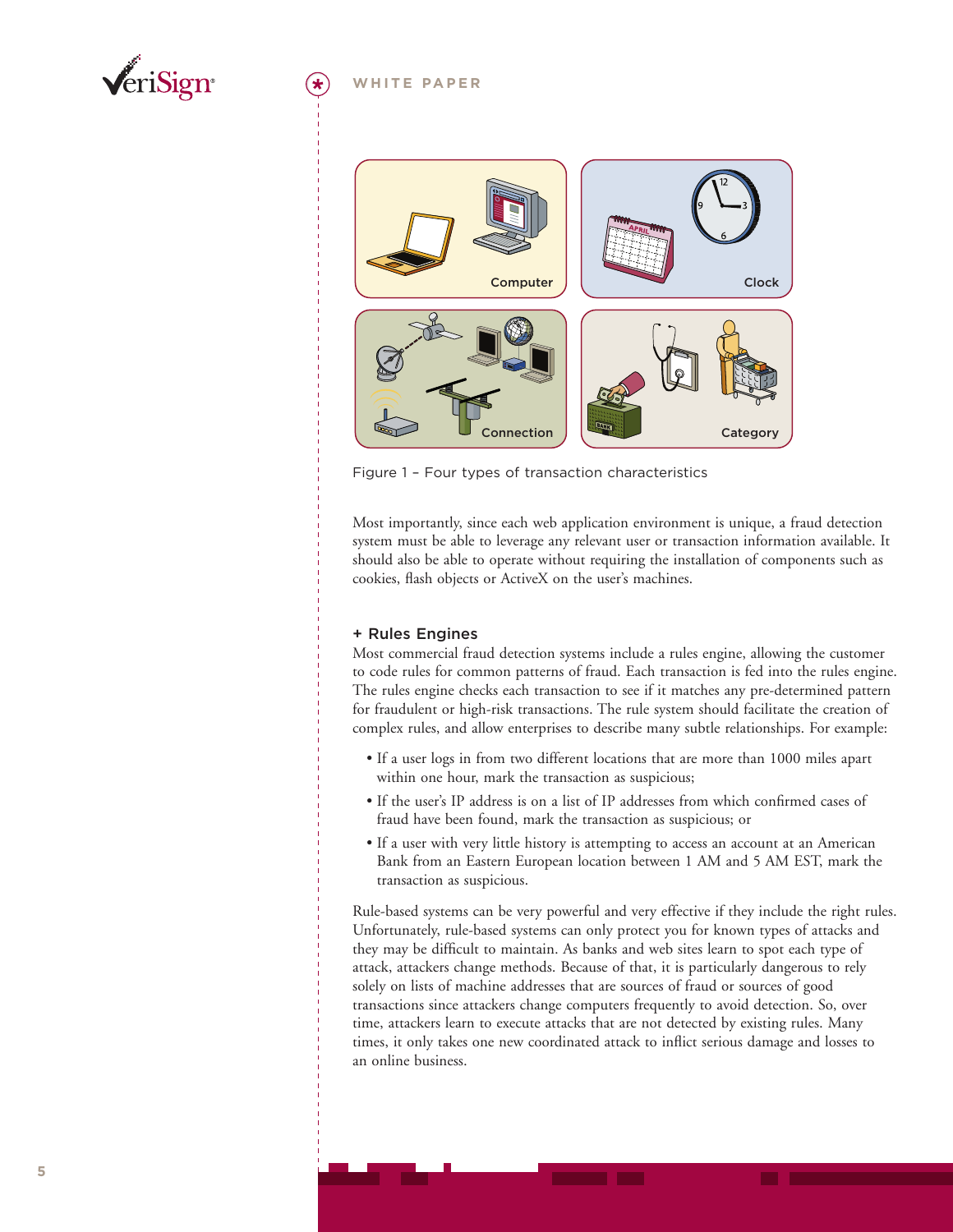

#### **+ Anomaly Detection**

A machine learning, anomaly-detection system can be used to address the shortcomings of rule-based systems. Rather than having to wait for a new attack to be detected and for a new rule to be written by an expert, these systems automatically and immediately detect unusual behavior for each user and for groups of users. Behavioral systems are inherently future proof—they can spot new types of attacks the first time that they are executed.

An effective anomaly detection system relies on clustering algorithms. A clustering algorithm groups similar transactions into a small number of clusters. Each cluster represents a common pattern of activity. Each time a new transaction is processed by the anomaly detection system, the system tries to fit it into an existing cluster. If a transaction does not fit into any cluster, it is classified as an anomaly. The business can then investigate the anomaly, to see if it appears fraudulent.

#### Clustering-based Anomaly Detection: An Intuitive Example For example, suppose that an end user were to log onto his bank's web site 10 times with the following characteristics\*:

| Day of week      | Time of day | <b>IP Address</b> | Location       | <b>Browser</b>      |
|------------------|-------------|-------------------|----------------|---------------------|
| Monday           | 10:30 AM    | 10.10.10.10       | Providence, RI | Mozilla Firefox 1.5 |
| Tuesday          | 1:00 PM     | 10.10.10.10       | Providence, RI | Mozilla Firefox 1.5 |
| Thursday         | 12:00 PM    | 10.10.10.10       | Providence, RI | Mozilla Firefox 1.5 |
| Thursday         | $9:00$ PM   | 192.168.10.10     | Boston, MA     | IE 5.5              |
| Saturday         | $2:00$ PM   | 192.168.10.10     | Boston, MA     | IE 5.5              |
| Sunday           | 11:00 AM    | 192.168.10.10     | Boston, MA     | IE 5.5              |
| Monday<br>Monday | 3:30 PM     | 10.10.10.10       | Providence, RI | Mozilla Firefox 1.5 |
|                  | 7:30 PM     | 192.168.10.10     | Boston, MA     | IE 5.5              |
| Tuesday          | 6:30 AM     | 192.168.10.10     | Boston, MA     | IE 5.5              |
| Wednesday        | $9:00$ AM   | 10.10.10.10       | Providence, RI | Mozilla Firefox 1.5 |

*\* This is based on a real example from users within VeriSign (IP addresses have been masked to protect user's privacy). We have an office in Providence, RI. These users often live in Boston suburbs, and sometimes travel to our headquarters in Silicon Valley.*

This user logs in from two locations: Providence, RI and Boston, MA. (The user logs in from Providence during normal business hours and from Boston on evenings and weekends). In this example, the fraud detection system will automatically build two clusters from this data: one corresponding to each usage pattern.

Suppose that the user now logs in with the following characteristics:

| Day of week | Time of day IP Address |              | Location                 | <b>Browser</b> |
|-------------|------------------------|--------------|--------------------------|----------------|
| Tuesdav     | 1:00 PM                | 172.16.17.18 | Mountain View. CA IE 5.5 |                |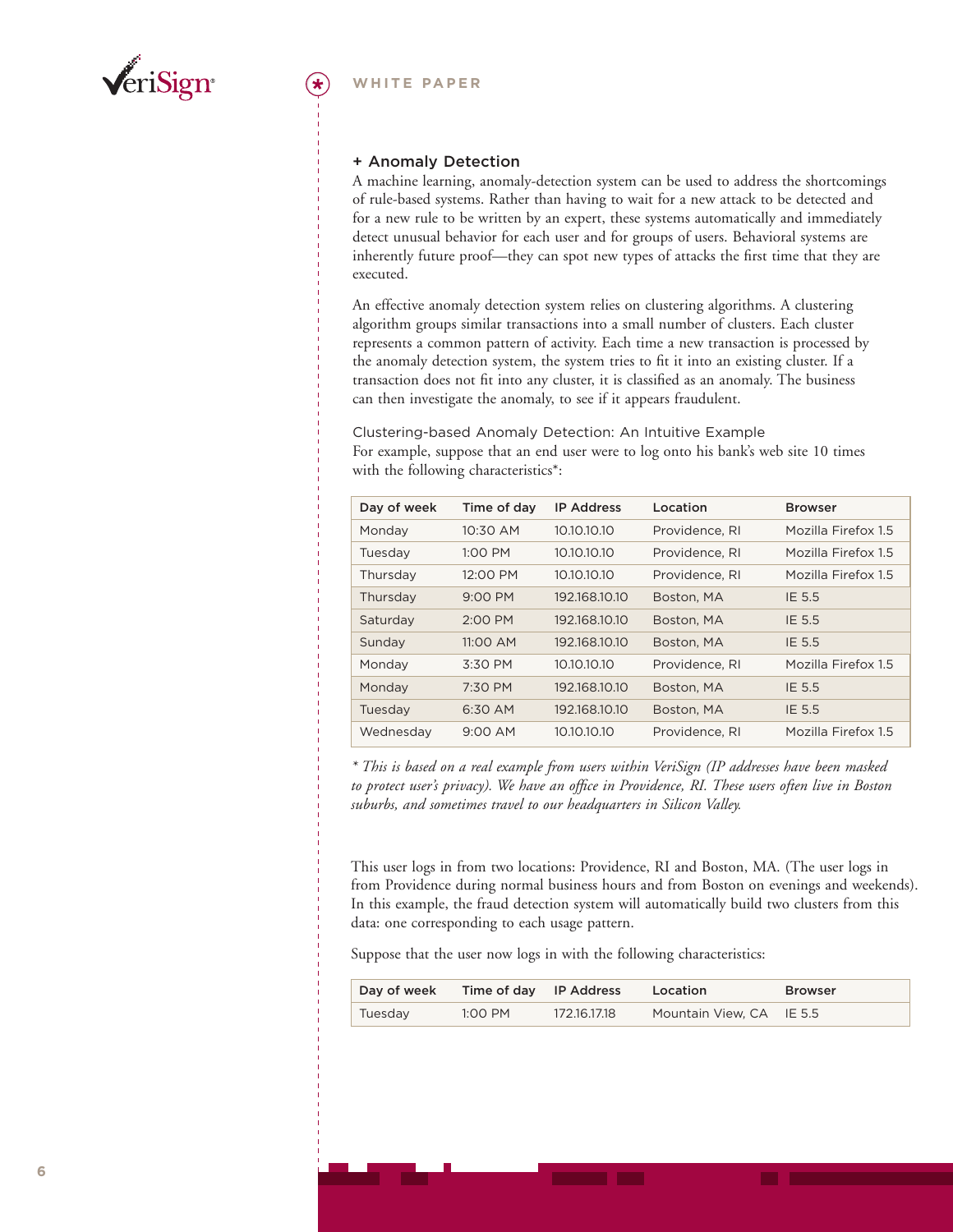

This transaction record could correspond to a trip to California by Grandma Putterman who never travels or it could represent a fraudster from California trying to impersonate the user. Since a transaction like this does not match, Grandma Putterman's typical usage pattern, an anomaly may be triggered.



Figure 2 - Cluster data of user usage patterns

#### **+ Overview of VeriSign® Identity Protection**

VeriSign Identity Protection (VIP) is the VeriSign response to online consumer identity theft. VIP is a comprehensive suite of identity protection and authentication services that enable consumer-facing applications to provide a secure online experience for end users at a reasonable cost. VIP includes a combination of both in-premise and VeriSignhosted components which can be accessed through standard network protocols for easy integration into existing Internet applications. VIP enables both invisible security through VIP Fraud Detection Service as well as more visible security through VIP Authentication Service. To minimize costs and maximize security by sharing intelligence and resources, VIP services are backed by the power of a network. More particularly, the VIP Authentication Network enables the sharing of a single authentication credential across a network of online service providers and enterprises. In the second half of 2006, it is anticipated that customers will be able to leverage the VIP Fraud Intelligence Network, which will allow a sharing of fraud intelligence data between members of the network. This white paper explores the VIP Fraud Detection Service and how it helps organizations mitigate issues related to identity theft and insider threats.



Figure 3 - VIP Services and the VIP Network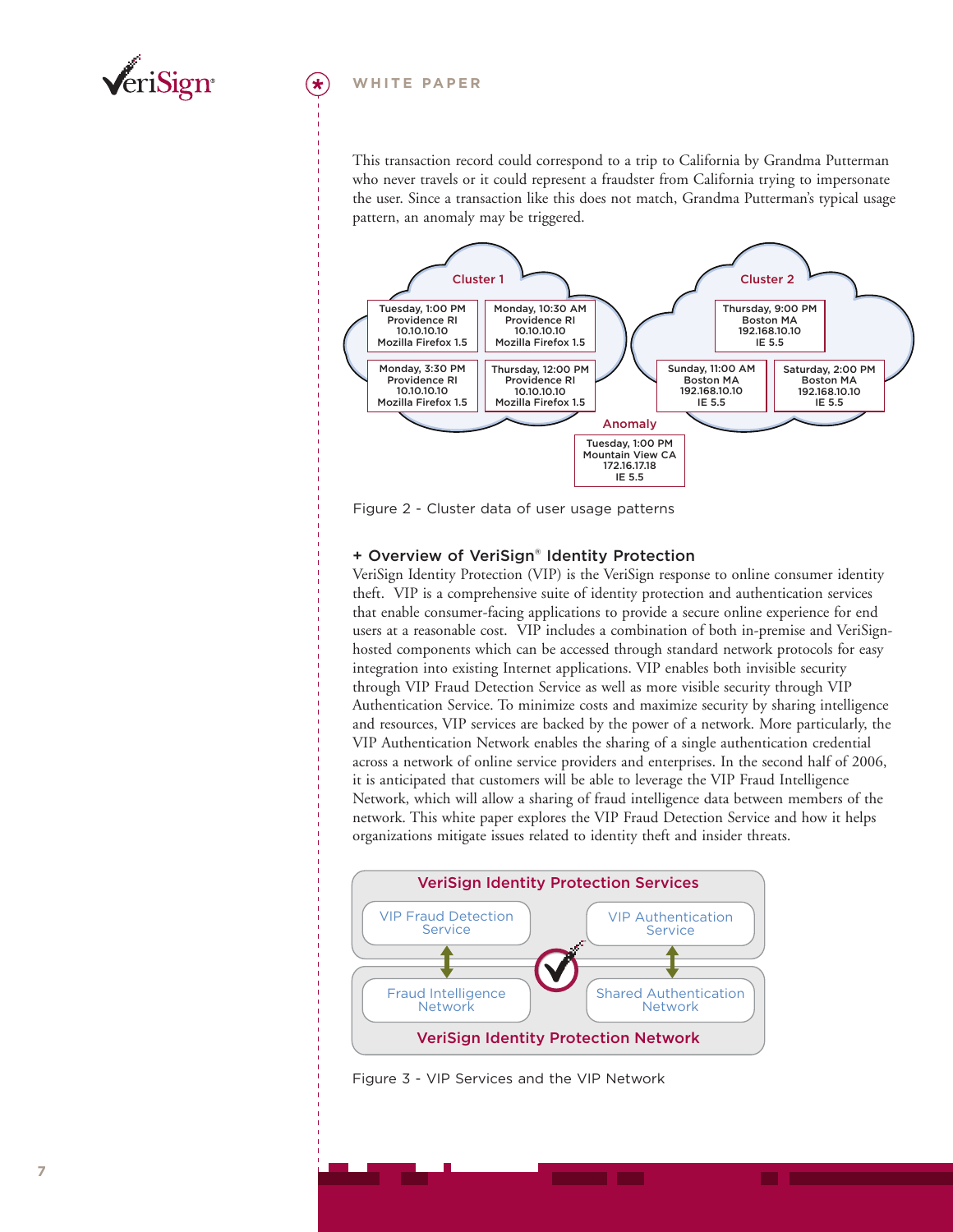

Risk-based authentication and fraud detection will enable Internet businesses to assess security risks and use out-of-band challenge and response second factor authentication only when necessary. This type of authentication gives businesses the flexibility to be able to provide additional authentication as necessary, while not being cost and resource prohibitive to the business.



Figure 4 - One Integrated Platform for All Users

#### **+ VIP Fraud Detection Service**

The invisible part of VIP is the Fraud Detection Service (FDS). VIP FDS is a service that works in real time to detect and prevent identity theft and transaction fraud. It includes both a rule-based system and a unique behavioral heuristics engine. The service is designed to be simple and unobtrusive for both web sites and for end users. If the system detects a suspicious transaction, end users can quickly confirm their identities using an automated system. This automated system may query the user to identify themselves further with any of the following types of credentials: one time password, unique question and answer, e-mail, SMS, automated call or a customer service call.

#### VIP Fraud Detection Services: A More Intelligent Solution

#### **Invisible & in-premise**

VIP FDS is implemented as in-premise software that runs in your data center (instead of an ASP model that requires you to send all information outside the bank). The solution is totally invisible to the end user. It does not require any client, cookie or flash object to be installed on the user machine.

#### **Superior anomaly detection technology**

Our analytics software includes both a rule engine and a behavioral engine. The rule engine is designed for scalability and speed. Out-of-the-box rules for login are included. The behavioral engine is based on unsupervised clustering algorithms that are far superior to Bayesian logic or neural networks for these types of applications.

#### **Protects both against known fraud and zero-day attacks**

The rule engine is used to detect known fraud patterns or implement pre-defined risk policies that the bank defines. In addition to known fraud pattern, the behavioral engine can defeat zero-day attacks by flagging user activity that is inconsistent with their past behavior whether or not the attack has been seen before.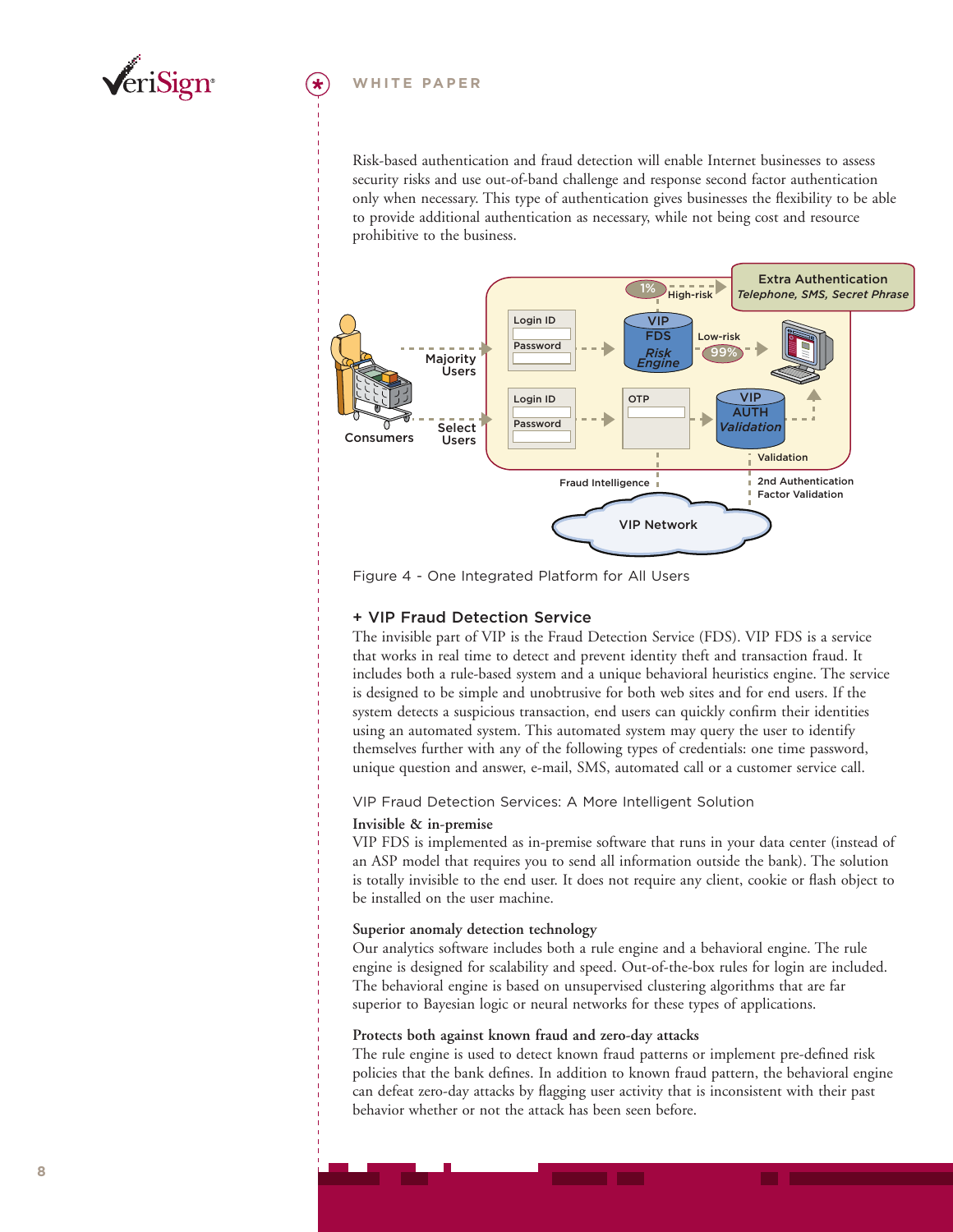

#### **Increased robustness**

Most solutions tend to privilege a specific parameter (e.g. a cookie or artifact to identify a known device or IP address). Because our system is built on true clustering technology, the anomaly engine does not privilege any specific parameter but detects behavior changes by looking across multiple variables with no pre-defined or arbitrary weighing. This approach drives lower false positive rates and increased robustness over time.

#### **True transaction fraud detection, not just login fraud detection**

Because it is not limited to a fixed or pre-determined set of parameters or a predetermined set of rules, our solution is applicable to transaction fraud. In particular, it can be deployed to detect login fraud as well as higher risk transactions such as money transfers (for each user, the solution will automatically build behavioral models based on parameters specific to each transaction type).

#### **Reduced maintenance**

Solutions that are based on a rules engine only approach (e.g. credit card fraud engines) are maintenance intensive. They require the ongoing development of rules to model the normal behavior of a specific segment of users that exhibit similar usage pattern. Because user behavior is not only very diverse, and can rapidly change over time, such an approach applied to online banking login and high-risk transactions can be extremely time-consuming and maintenance heavy. A large rule set is also harder to maintain. On the other hand, for each transaction type, our behavioral engine automatically models the observed normal behavior of each user through unsupervised clustering, therefore eliminating the process of developing and maintaining rules to model nonfraudulent activity across distinct user groups and transaction types.

Our Fraud Intelligence Network will provide unique fraud intelligence data to enhance the effectiveness of the fraud detection process. VeriSign has proven experience dealing with fraud on a global scale. At VeriSign, we operate intelligent infrastructure services that enable and protect billions of interactions every day across the world's voice and data networks. Every day, we process as many as 18 billion Internet interactions and support over 100 million phone calls. Over 93% of Fortune 500, the world's 40 top banks use VeriSign Authentication.

#### **Simpler integration – Faster deployment**

One of the challenges for banks to meet the FFIEC guidance is speed of deployment. Many solutions require complex integration. At a minimum, custom code must be added to the application to invoke the fraud engine custom APIs. Our solution does not require any new code to be written by the bank. It does not require the application to be changed. In fact, our solution can be deployed in two modes: the "Zero Integration" mode and the "Real-Time Intervention" mode. In the first mode, the fraud detection engine feeds from the application logs, hence does not integrate with the application directly. In the second mode, only the configuration of the application server needs to be modified (config file + jar file in J2EE environment, config file + DLL in Windows environment). The second and more integrated mode also implements real-time intervention (e.g. challenge-response, out-of-band calls, etc). In both modes, no custom code needs to be written by the bank. The application code remains untouched.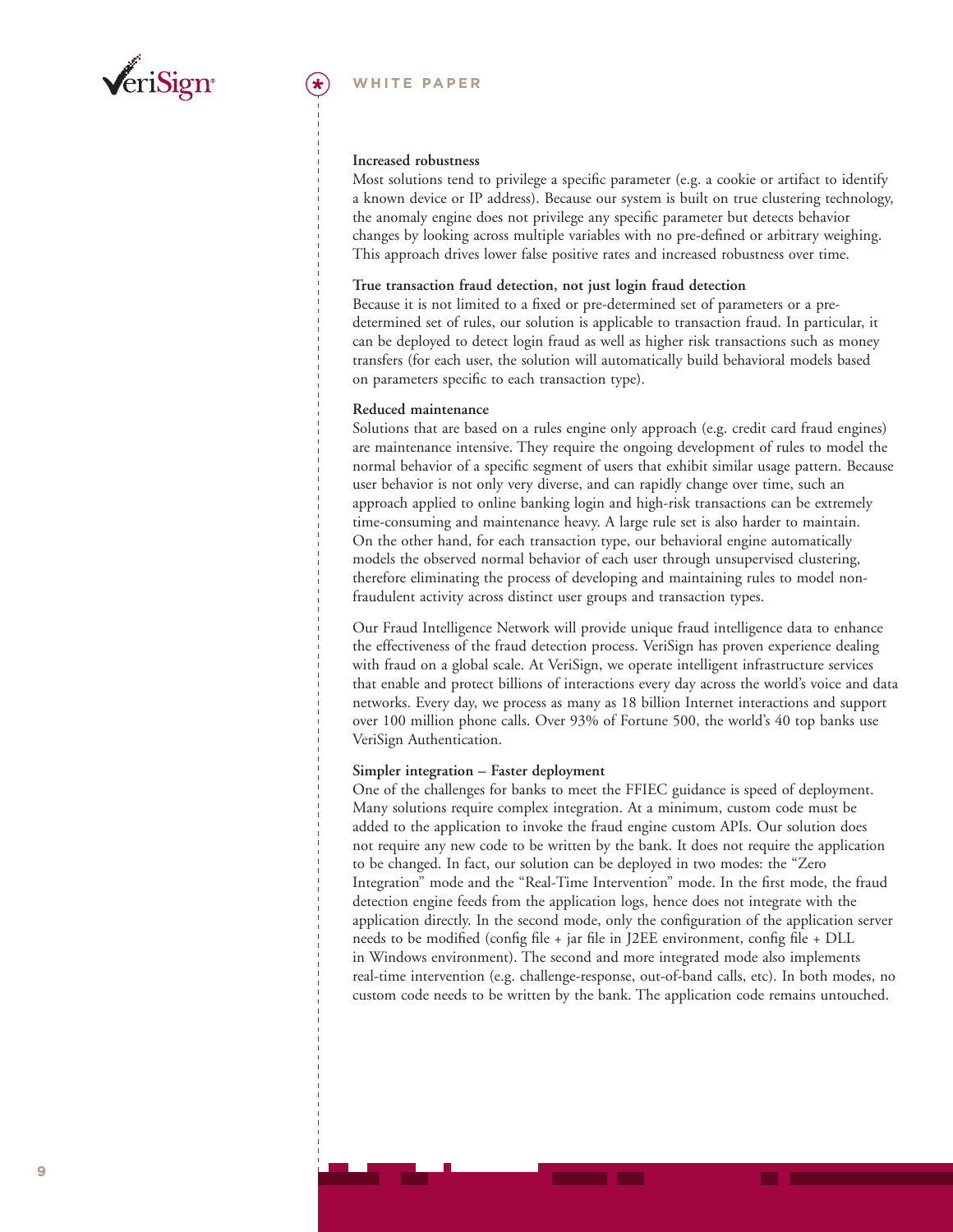

#### **Support distributed deployment model**

Our solution has a parallel architecture. This means that the anomaly engine can be deployed across multiple clusters. Clusters can also be deployed across multiple data centers. In fact, the solution leverages standard relational databases as its persistent store (behaviors and configuration). Therefore, database replication tools, including cross-site replication can be used to support a multi-site deployment model.

#### **+ The Fraud Detection Process**

The VIP FDS is designed to be part of a company's business process. We anticipate that most institutions will adopt a process like the one shown below in Figure 5. First, the end user enters his login information (with or without second factor credentials). Next, the site validates the credentials and forwards the results to the fraud engine. The fraud engine then inspects the transaction. If the fraud engine determines that the transaction is low risk, the end user is logged into the web site. If the fraud engine determines that the transaction is risky, the web site will then attempt to validate the user's identity before allowing the user to login. This may include additional security questions, out-ofband automated messages (through voice, email or SMS messages), or phone calls to customer service. If the transaction turns out to be legitimate, then the FDS system can be configured to automatically ignore future similar anomalies.



Figure 5 - The Fraud Detection Process

#### The VIP FDS Rules Engine

The rules are completely customizable for each enterprise. VeriSign provides an out-of-the-box set of rules to identify common patterns of fraud and ensure FDS can protect your users on day one.

As we continue to learn more about new fraudulent behavior, we will update the default set of rules. Enterprises are free to use the default rules alone, to mix standard and proprietary rules, or to strictly use their own rules. The FDS system includes an intuitive graphical user interface for creating, modifying, and monitoring rules. Rules are stored in XML files and can also be manipulated programmatically.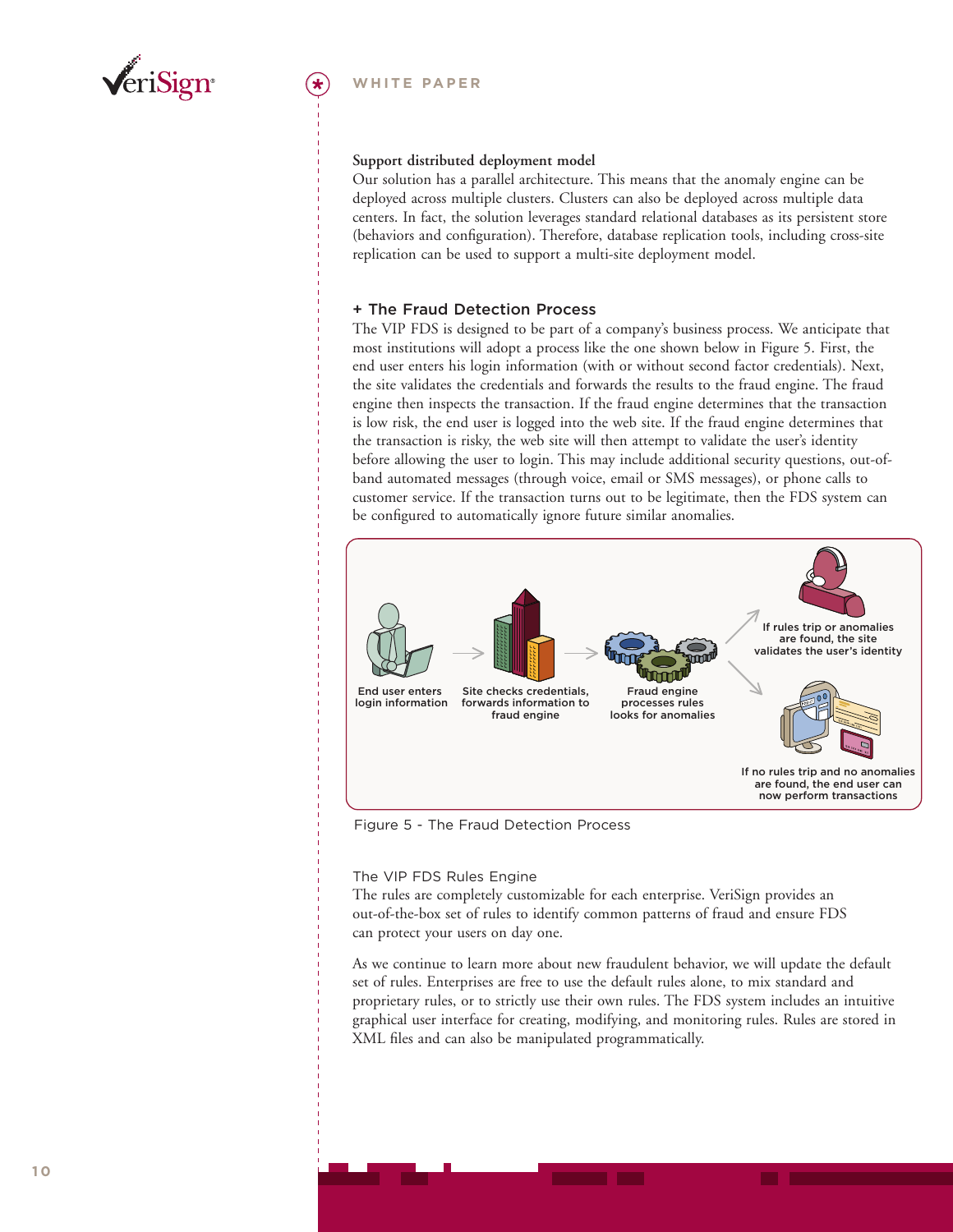

#### The VIP FDS Behavior Engine

After processing the transaction through the rules engine, the FDS system uses a machine-learning system to analyze the history of transactions for each user and look for anomalous behavior. The system uses a patent-pending algorithm to cluster categorical transactions based on similarity. Whenever a transaction is found that does not meet an existing historical pattern for that given user, it will be marked as suspicious. FDS learns typical transaction patterns on four levels.

All VIP FDS systems allow patterns to be detected on a single web site:

- **One user on one site.** Does the current transaction fit the typical usage pattern for this user on a single application (e.g. web banking)?
- **Many users on one site.** Does the current transaction fit the typical usage pattern for this type of user (e.g. high net worth individuals) on a single application (e.g. web banking)?
- **One user across many sites.** Does the current transaction fit the typical usage pattern for this user (e.g. high net worth individuals) across multiple applications (e.g. web banking, brokerage and insurance)?
- **Many users across many sites.** Does the current transaction fit the typical usage patterns for all users across multiple applications (e.g. web banking, brokerage and insurance)?



Figure 6 - Four levels of learning

The FDS system uses a Partitioned Categorical Clustering Algorithm to find anomalies. Over time, as an end user logs into applications, the system builds a statistical representation of all transactions. The system compares transactions with each other, grouping similar transactions into "clusters." Each time the user logs into the site, the latest transaction is compared with the statistical representation of that user's transactions in the system. If the new transaction is similar to other transactions in an existing cluster, then the user is allowed to log in. If, however, the new transaction resembles no previous transactions, then it is marked as an anomaly. FDS automatically adjusts the weight of each transaction parameter to reflect the relevancy of that parameter for a given user. For example, FDS would increase the weight of the geolocation parameter for a user that always does transactions from home, but would decrease the weight of that parameter for a user that travels all over the globe and does transactions from multiple locations.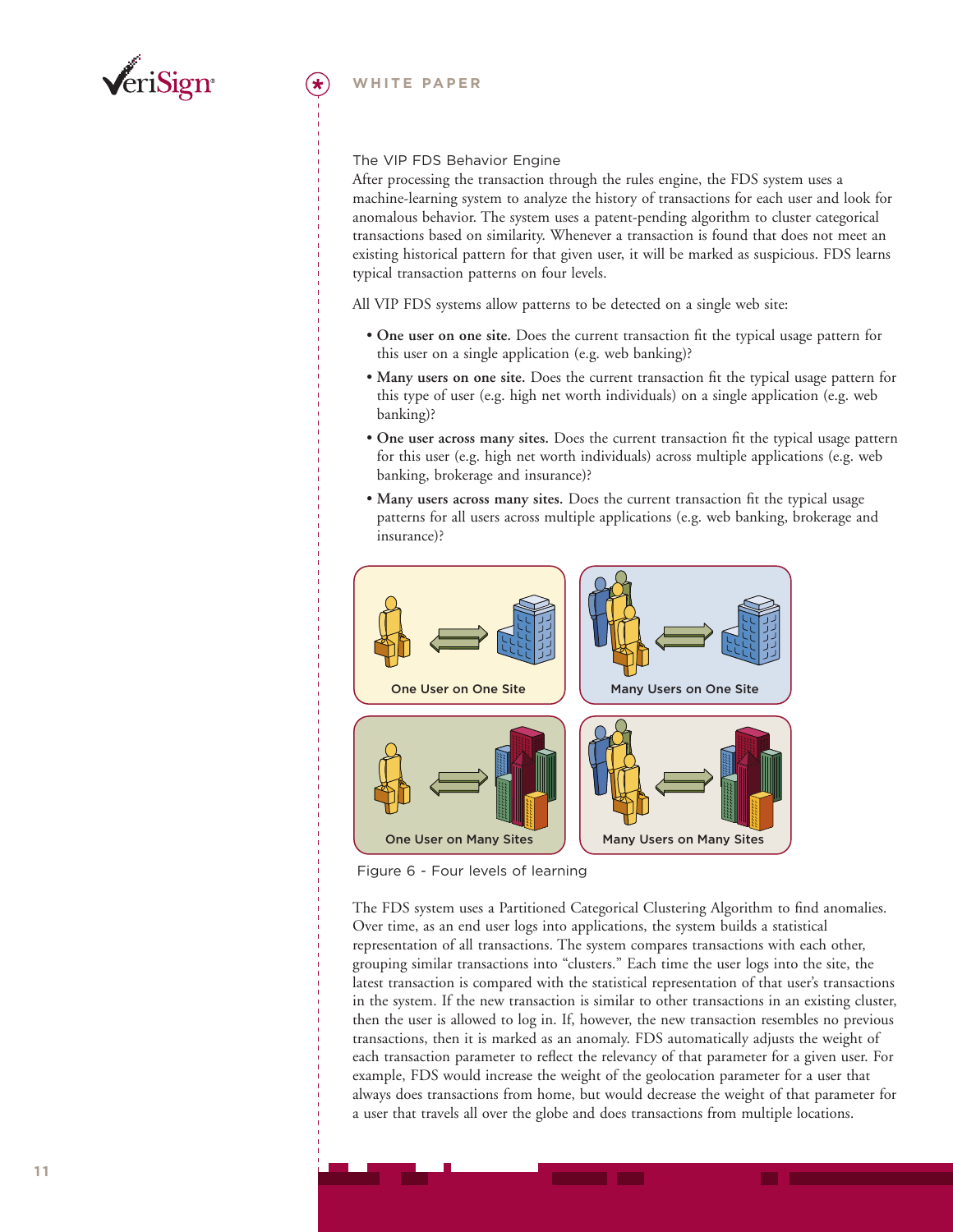

In addition, the system administrator can decide and configure which data is used for clustering and how transactions are compared. The administrator can also adjust the sensitivity of the system to minimize false positives and maximize the number of fraudulent transactions detected.

Identity Confirmation Services

If the VIP FDS system detects a suspicious transaction, it passes the transaction to an identity confirmation or intervention system before authenticating the user. The system asks the user for additional confirmation of his identity, depending upon the degree of risk as determined by the organization's policy. The system may ask the user additional questions to confirm his identity or send a message using an out-of-band mechanism such as a telephone call, SMS message, or email. If the user successfully confirms his identity, he will be logged in as usual. If the user cannot confirm his identity, he will be asked to call customer service. If desired, FDS can call an external intervention system and wait for a response to determine whether or not the intervention was successful.

#### **+ The VeriSign® Identity Protection Fraud Intelligence Network**

Both the VIP Fraud Detection Service and VIP Authentication Service offer a compelling value proposition — a comprehensive, easy to deploy, and economical suite of services for reducing fraud, improving security, and achieving compliance. However, VIP offers much more than that.

The VIP Network is a set of shared services that builds on the VIP Fraud Detection Service and VIP Authentication Service. The VIP Network consists of two components: the Shared Authentication Network and the Fraud Intelligence Network, the latter of which will be available in the second half of 2006. Each of the VIP services is enhanced by network effects. The VIP Network provides lower costs, better and standardized end user experience and higher security through network services. The VIP Authentication Service helps businesses share authentication resources to reduce costs and improve the experience for end users. The Fraud Intelligence Network service will help businesses share intelligence about online identity fraud to improve security.

Customers may choose to subscribe to either service alone, or to maximize the benefits of network membership by using both services. The VIP Network combines the two core VIP Services in a unique business framework that facilitates sharing costs, data, and resources.

Criminals on the Internet use many different mechanisms to capture personal information including phishing web sites, key loggers, false store fronts, and database theft. Often, criminals will try to use the same information on multiple web sites, testing login information by trial and error, establishing multiple fraudulent accounts, or other malicious activities. In the offline world, banks and credit card companies know that attackers will often re-use stolen identity information or copy-cat other fraudster processes, and have established data sharing consortia to identify fraudulent applications and account usage. The same approach can be used to stop identity theft and account fraud on the Internet.